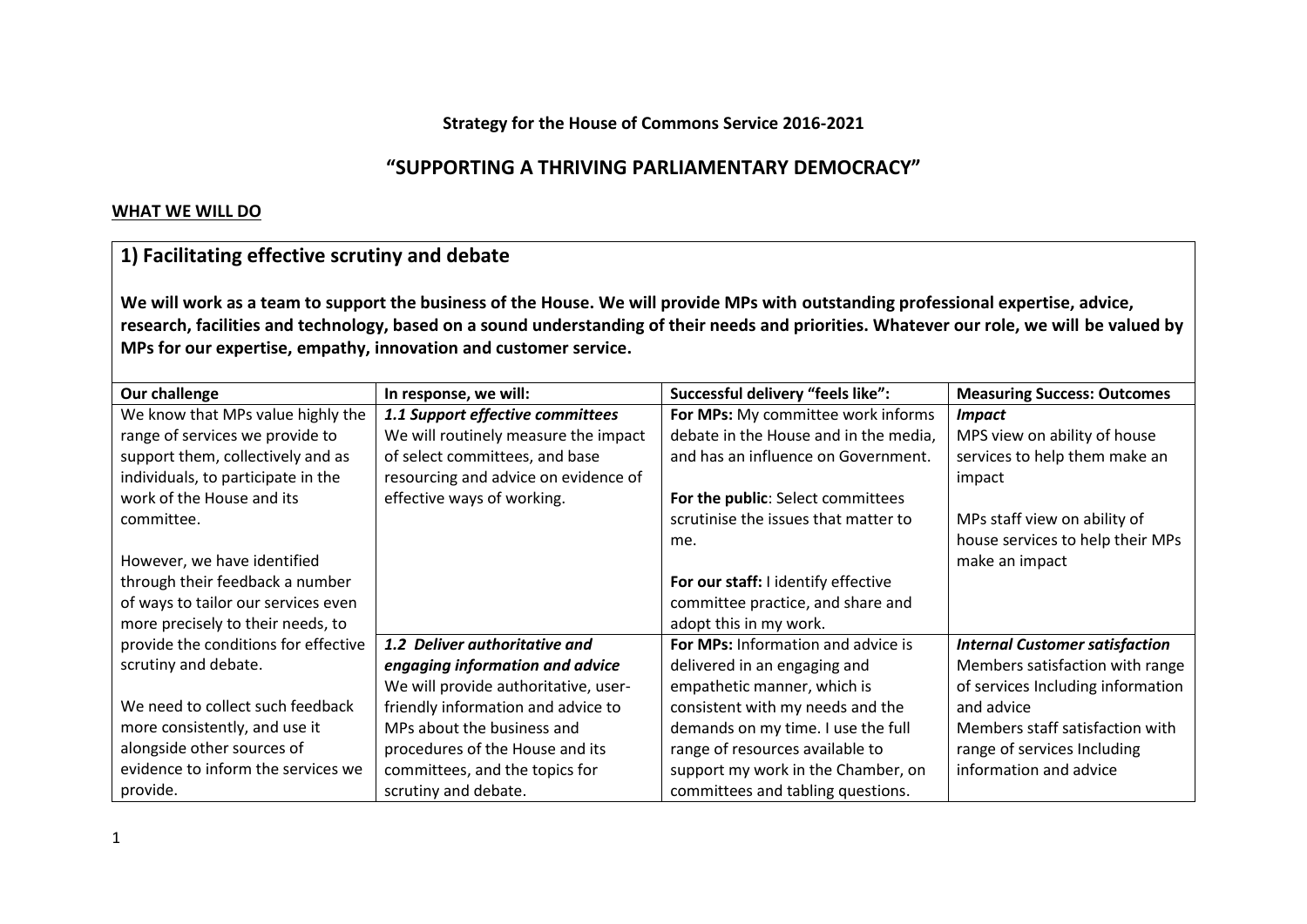|                                       |                                          | <b>Impact on Government</b>           |  |
|---------------------------------------|------------------------------------------|---------------------------------------|--|
| We will support the international     | For our staff: I have a good             | MPS view on ability of house          |  |
| business of the House.                | understanding of who uses the            | services to help them make an         |  |
|                                       | information and advice I provide, and    | impact                                |  |
| We will extend the reach of our       | why. This informs how I design or        |                                       |  |
| briefing and research output, to      | deliver it.                              | MPs staff view on ability of          |  |
| stimulate and inform debate inside    |                                          | house services to help their MPs      |  |
| and outside the House.                |                                          | make an impact                        |  |
|                                       |                                          |                                       |  |
|                                       |                                          | <b>Impact on Wider Public Debate</b>  |  |
|                                       |                                          | MPS view on ability of house          |  |
|                                       |                                          | services to help them make an         |  |
|                                       |                                          | impact                                |  |
|                                       |                                          |                                       |  |
|                                       |                                          | MPs staff view on ability of          |  |
|                                       |                                          | house services to help their MPs      |  |
|                                       |                                          | make an impact                        |  |
| 1.3 Provide essential technology      | For MPs and their staff: I have access   | <b>Internal Customer satisfaction</b> |  |
| We will build digital capacity and    | to the technology I need to do my job,   | Members satisfaction with range       |  |
| capability, and provide MPs and their | it performs reliably to agreed           | of services Including digital         |  |
| staff with secure technology that     | standards, and I feel confident in using | services                              |  |
| works, a programme of training        | it.                                      |                                       |  |
| opportunities, and a responsive       |                                          | Members staff satisfaction with       |  |
| support service.                      |                                          | range of services Including           |  |
|                                       |                                          | digital services                      |  |
|                                       |                                          |                                       |  |
|                                       |                                          |                                       |  |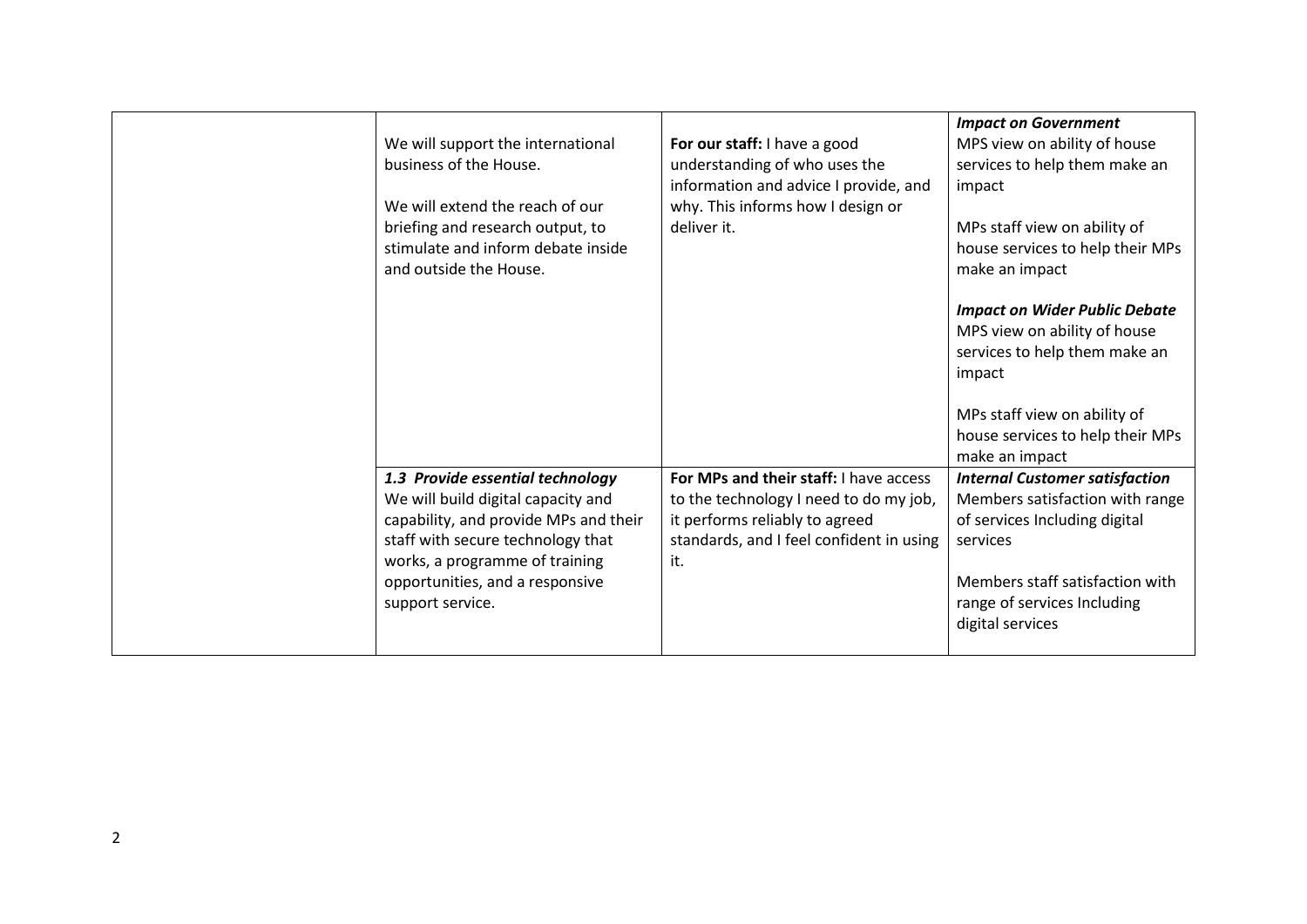| 1.4 Provide a clear and consistent<br>service to MPs' staff<br>MPs also rely on the support of their<br>own staff. We will clarify our<br>transactional relationship with MPs'<br>staff, in Westminster and in<br>constituencies, and apply it<br>consistently across the Service, to<br>agreed standards. We will ensure all<br>House staff treat them with respect. | For MPs: My staff can carry out the<br>tasks I delegate to them in agreement<br>with the House Service, both in<br>Westminster and the constituency.<br>For MPs' staff: I know to which<br>information and services I am entitled,<br>and how to access them. I am treated<br>consistently by the House Service, and<br>with respect. | <b>Internal Customer satisfaction</b><br>Members satisfaction with range<br>of services<br>Members staff satisfaction with<br>range of services |
|-----------------------------------------------------------------------------------------------------------------------------------------------------------------------------------------------------------------------------------------------------------------------------------------------------------------------------------------------------------------------|---------------------------------------------------------------------------------------------------------------------------------------------------------------------------------------------------------------------------------------------------------------------------------------------------------------------------------------|-------------------------------------------------------------------------------------------------------------------------------------------------|
|                                                                                                                                                                                                                                                                                                                                                                       | <b>For our staff:</b> I have a clear<br>understanding of my relationship with<br>MPs' staff and what they are entitled<br>to expect from the service I provide.                                                                                                                                                                       |                                                                                                                                                 |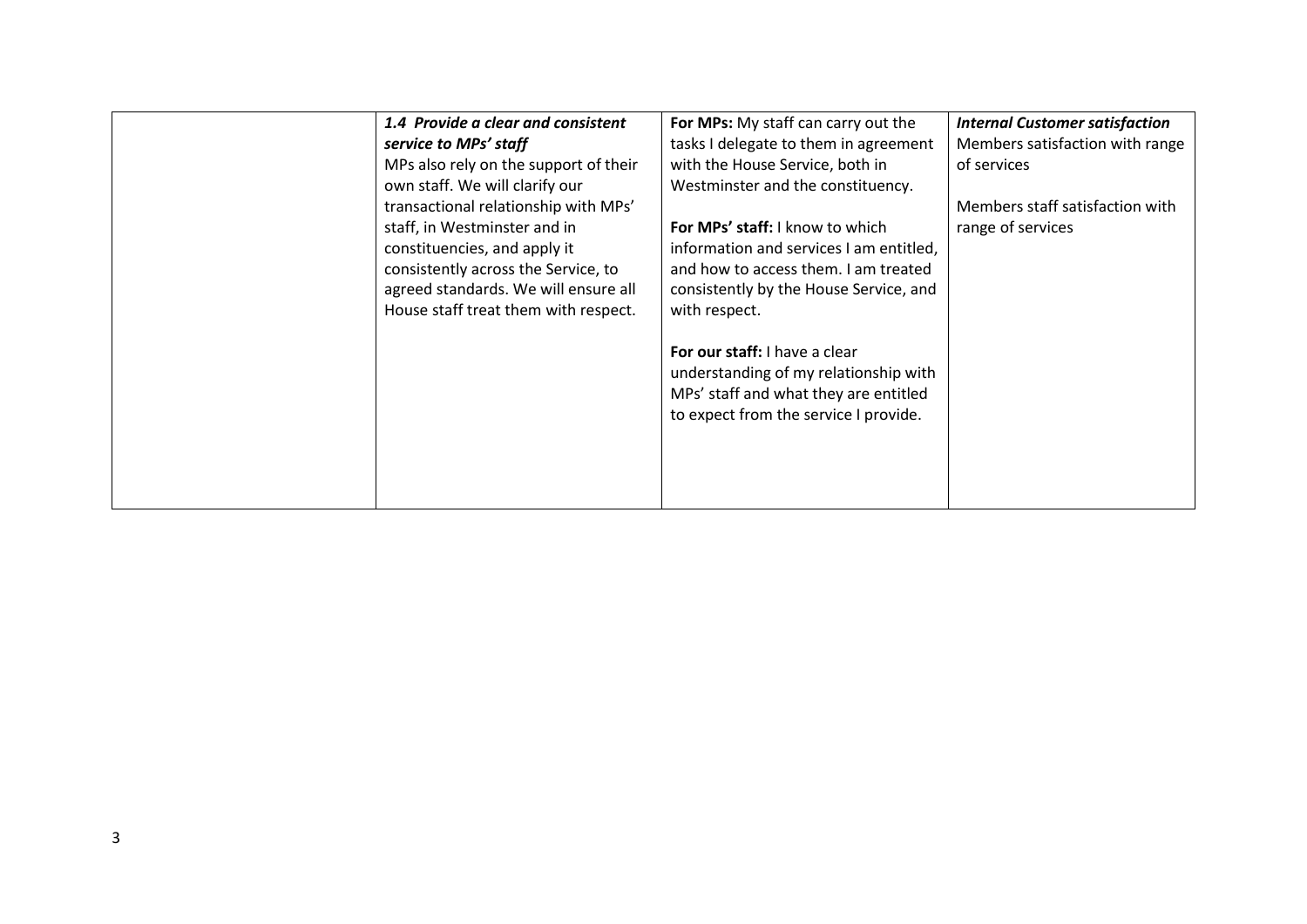| 1.5 Respond to feedback<br>We will proactively seek and share<br>feedback from MPs and their staff in a<br>joined up and regular fashion,<br>ensuring we capture the experience of<br>MPs of all backgrounds. We will use<br>this feedback to inform investment<br>decisions, service provision and<br>individual staff actions across the<br>House Service. | For MPs and their staff: I am<br>consulted regularly about my needs<br>and priorities, and my experiences of<br>the House Service. I can see how the<br>House Service has responded to this<br>feedback. Services are accessible,<br>regardless of my previous experience<br>or background.<br>For our staff: I receive regular<br>feedback from MPs and I act on it. | <b>Internal Customer satisfaction</b><br>Members satisfaction with range<br>of services<br>Members staff satisfaction with<br>range of services |
|--------------------------------------------------------------------------------------------------------------------------------------------------------------------------------------------------------------------------------------------------------------------------------------------------------------------------------------------------------------|-----------------------------------------------------------------------------------------------------------------------------------------------------------------------------------------------------------------------------------------------------------------------------------------------------------------------------------------------------------------------|-------------------------------------------------------------------------------------------------------------------------------------------------|
|                                                                                                                                                                                                                                                                                                                                                              |                                                                                                                                                                                                                                                                                                                                                                       |                                                                                                                                                 |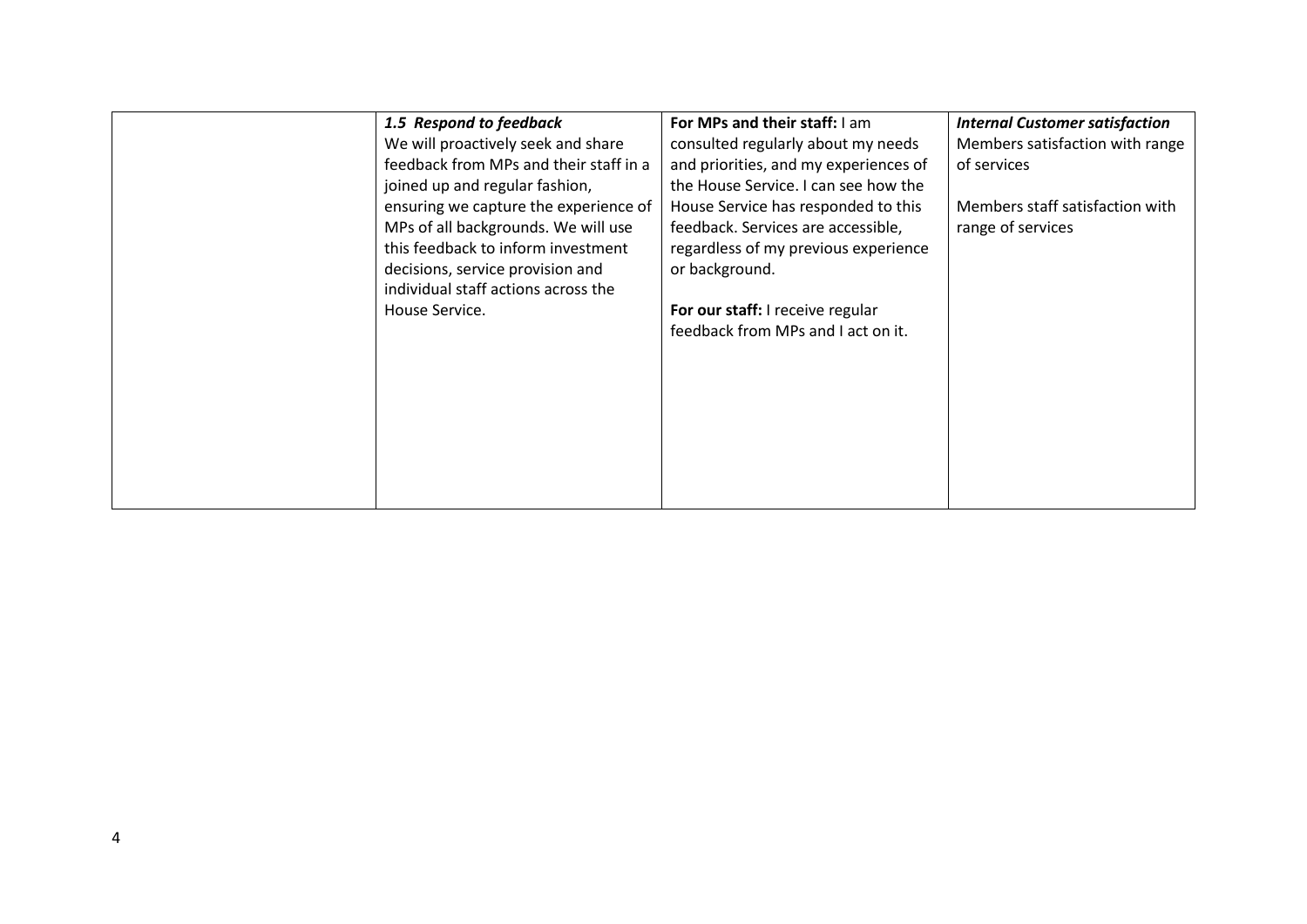# **2) Involving and inspiring the public**

**We will open up the House of Commons to the public and show how it is essential to democracy, and changing for the better. Focusing particularly on the young and marginalised, we will create and promote opportunities to engage in the House's work, make it relevant and accessible, and challenge misconceptions. We will facilitate representation and enhance the reputation of the House in the UK and internationally through our work.**

| <b>Our challenge</b>                | In response, we will:                          | Successful delivery "feels like": | <b>Measuring Success: Outcomes</b> |
|-------------------------------------|------------------------------------------------|-----------------------------------|------------------------------------|
| 39% of people surveyed by the       | 2.1 Communicate proactively                    | For the public: I understand      | <b>Reputation</b>                  |
| Hansard Society in 2015 for its     | We will explain and promote the work of the    | that Parliament is at the heart   | We can demonstrate that the        |
| Audit of Political Engagement did   | House to the public, and be robust in          | of our democracy. I know what     | public understand the difference   |
| not consider Parliament to be       | challenging misconceptions through the         | happens in the House of           | between Parliament and             |
| essential to democracy. Only 47%    | media.                                         | Commons and why it matters.       | Government.                        |
| of those surveyed said they knew    |                                                | The House of Commons is           |                                    |
| very much about its work.           | We will ensure our communications are          | relevant to me.                   | An improvement in the level of     |
|                                     | relevant, by focusing on issues that matter    |                                   | public perception of the House     |
| The evidence suggests that where    | to the public, rather than on process. We will |                                   | of Commons over the lifetime of    |
| people engage with the House of     | ensure they are informed, by harnessing        |                                   | the Parliament.                    |
| Commons, they are more likely to    | professional expertise in the development of   |                                   |                                    |
| hold positive views about the       | education and outreach products.               |                                   |                                    |
| institution and its work. The       |                                                |                                   |                                    |
| Petitions Committee and the         | 2.2 Publish open and accessible content        | For the public: I can access      | <b>Customer Satisfaction</b>       |
| Education Centre provide new        | People learn and understand information in     | information about Parliament      | We can demonstrate a wider         |
| opportunities for engagement - we   | different ways. We will make use of video,     | easily, regardless of whether I   | and deeper following of our        |
| need to build on these initiatives  | infographics, data visualisation and rich      | use technology. If I do use       | work, and that people come         |
| and show how the House of           | media in our publications; while also          | technology, I can access this     | directly to us for information     |
| Commons is essential and relevant,  | catering for the digitally excluded.           | information in an appropriate     | about what is happening in the     |
| and involve the public in its work. |                                                | format and on a device of my      | House of Commons.                  |
|                                     | We will make it easy to find and use           | choice.                           |                                    |
| The UK Parliament has a strong      | information about the House by ensuring        |                                   |                                    |
| tradition of promoting democracy    | the underlying data is of good quality, so it  | For our staff: I write content    |                                    |
| internationally, but the level of   | can be linked and easily re-used by others.    | that is accessible, and           |                                    |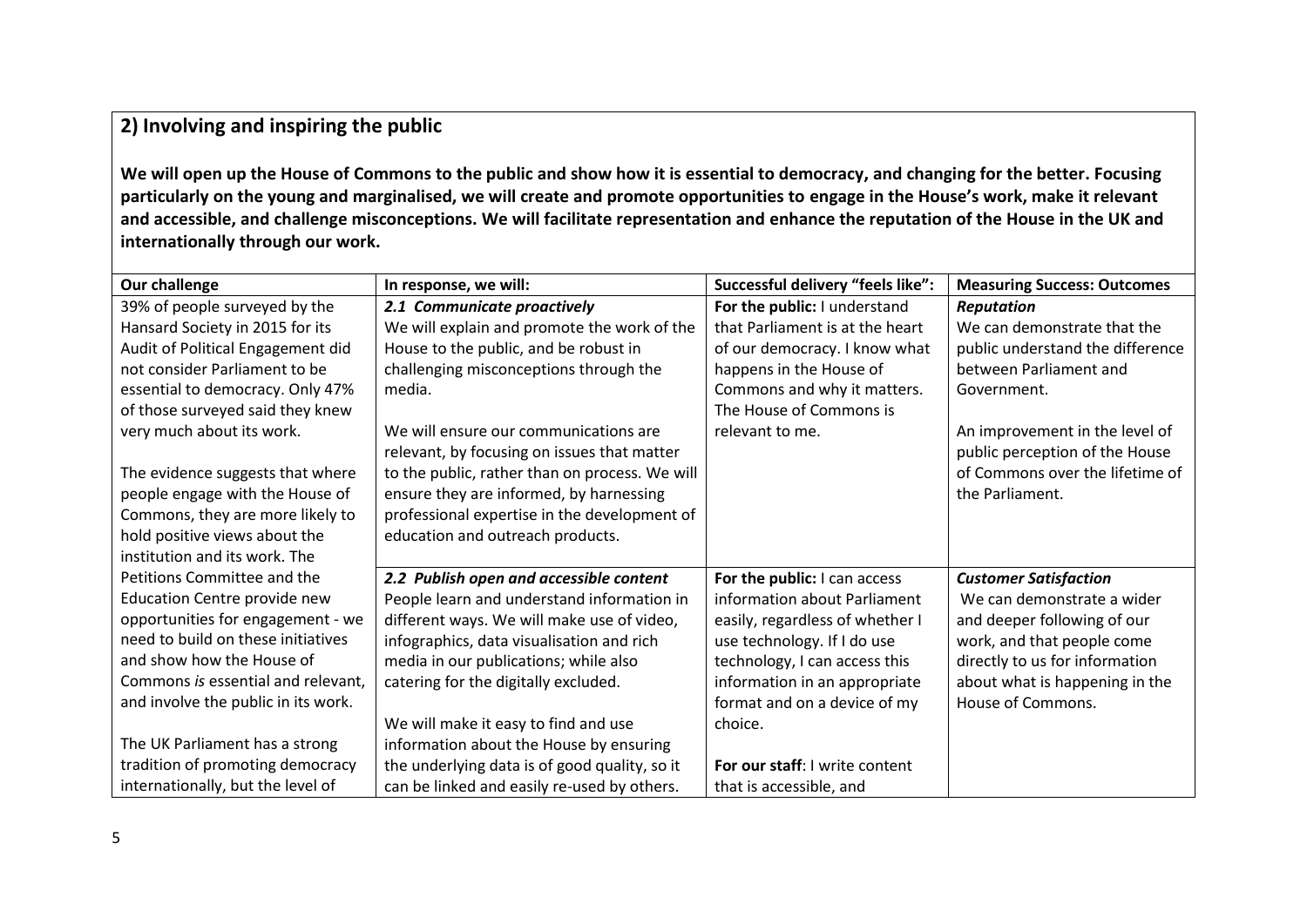| demand from parliaments overseas     |                                                 | appropriate for digital formats. I |                                    |
|--------------------------------------|-------------------------------------------------|------------------------------------|------------------------------------|
| for assistance has been difficult to |                                                 | publish data in line with open     |                                    |
| meet.                                |                                                 | standards.                         |                                    |
|                                      | 2.3 Go to where people are                      | For the public: I can engage       | <b>Customer Satisfaction</b>       |
|                                      | We will engage with people where they are,      | with the House of Commons          | We can demonstrate a wider         |
|                                      | rather than expecting them to come to us.       | easily, regardless of where I live | and deeper following of our        |
|                                      |                                                 | or interact online.                | work, with more people coming      |
|                                      | While continuing to provide first class visitor |                                    | directly to us for information     |
|                                      | services in Westminster, we will engage         | For MPs: I am supported to         | about what is happening in the     |
|                                      | people and communities across the nations       | engage my constituents in the      | House of Commons.                  |
|                                      | and regions of the UK. We will build on our     | work of the House.                 |                                    |
|                                      | existing partnerships with universities, our    |                                    | <b>Reputation</b>                  |
|                                      | constituency roadshows and other outreach       |                                    | Increased levels and frequency     |
|                                      | provision.                                      |                                    | of engagement, especially from     |
|                                      |                                                 |                                    | young people and marginalised      |
|                                      | In addition to developing our own website,      |                                    | groups.                            |
|                                      | we will make information easily available on    |                                    |                                    |
|                                      | other platforms and social media, including     |                                    | Improved ability for the public to |
|                                      | through strategic partnerships and third        |                                    | engage.                            |
|                                      | party websites.                                 |                                    |                                    |
|                                      |                                                 |                                    |                                    |
|                                      | 2.4 Focus on the young and marginalised         | For the public: Regardless of my   | <b>Reputation</b>                  |
|                                      | Young people and people on lower incomes        | background, I can engage with      | We can demonstrate an increase     |
|                                      | are less likely to be knowledgeable about       | the House of Commons, and          | in levels of engagement,           |
|                                      | Parliament and value its importance. We will    | understand how it is relevant to   | especially from young people       |
|                                      | therefore develop our understanding of how      | me.                                | and marginalised groups.           |
|                                      | young people and marginalised groups            |                                    |                                    |
|                                      | engage, and tailor our services accordingly.    |                                    |                                    |
|                                      |                                                 |                                    |                                    |
|                                      | We will expand our education provision so       |                                    |                                    |
|                                      | that every school aged child in the UK can      |                                    |                                    |
|                                      | engage with Parliament.                         |                                    |                                    |
|                                      |                                                 |                                    |                                    |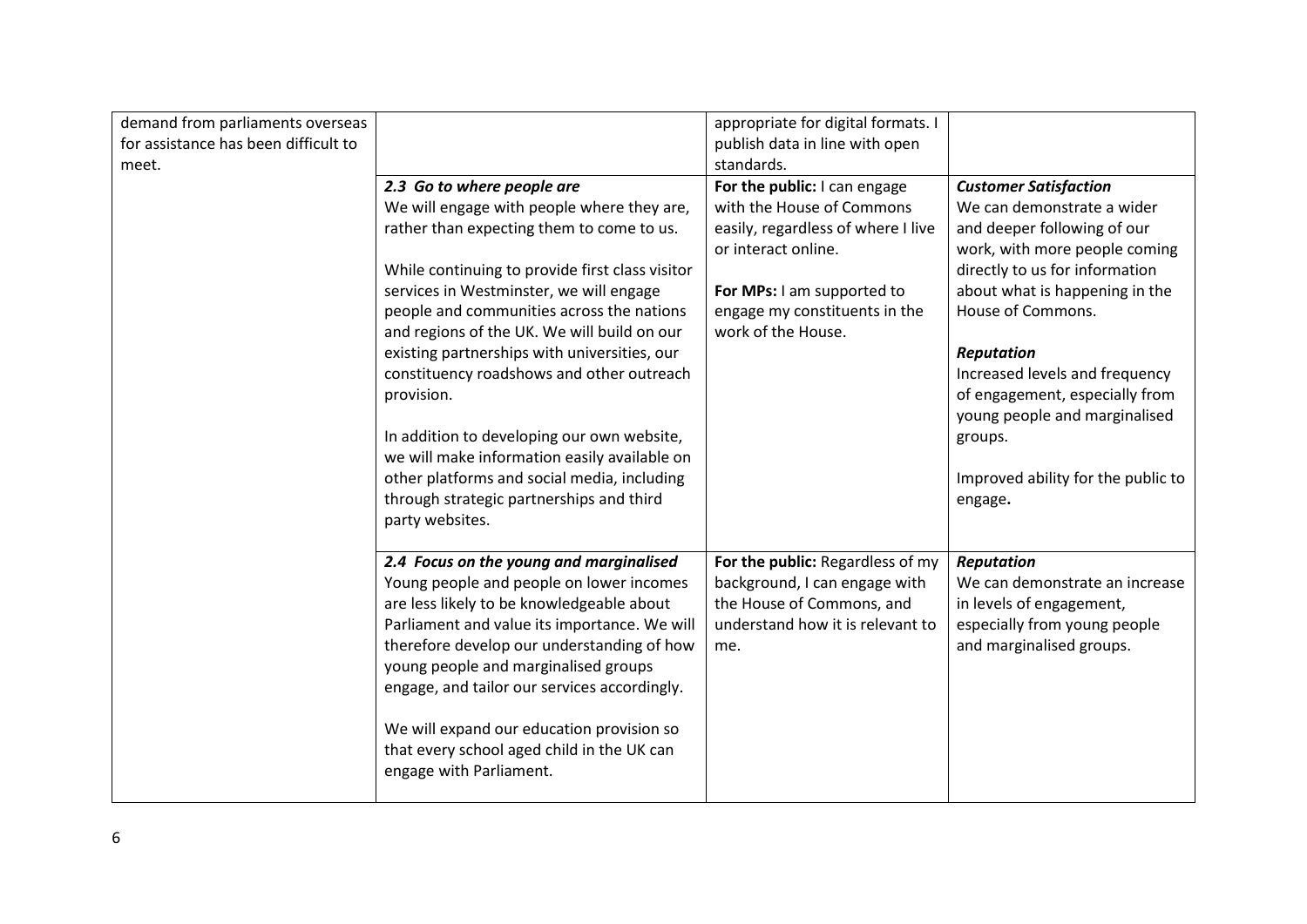| 2.5 Create innovative ways to participate<br>We will explore new and inclusive ways for<br>the public, their representatives and their<br>advocates, to participate in the work of the<br>House and its committees.                      | For MPs: I have access to a<br>broad range of views and<br>experiences, which I use to<br>inform my scrutiny and<br>legislative work.<br>For the public: My background<br>is not a barrier to participation.   | <b>Impact</b><br>We can demonstrate that we<br>take evidence from a wider<br>range of individuals, and that the<br>fruits of engagement are used by<br>MPs in their chamber and<br>committee work.<br><b>Reputation</b><br>Increased participation leads to<br>improved public perceptions of<br>the House of Commons. |
|------------------------------------------------------------------------------------------------------------------------------------------------------------------------------------------------------------------------------------------|----------------------------------------------------------------------------------------------------------------------------------------------------------------------------------------------------------------|------------------------------------------------------------------------------------------------------------------------------------------------------------------------------------------------------------------------------------------------------------------------------------------------------------------------|
| 2.6 Promote parliamentary democracy<br>internationally<br>We will respond, within the resources<br>available to us, to appropriate calls for<br>assistance to developing parliaments, both<br>directly and working through other bodies. | For the Members and staff of<br>developing parliaments: I have<br>access to the expertise and<br>experience of UK MPs and staff,<br>to assist me in strengthening<br>parliamentary democracy in my<br>country. | <b>Reputation</b><br>Participation in capacity building<br>overseas ensures we maintain<br>our international reputation in<br>this area.                                                                                                                                                                               |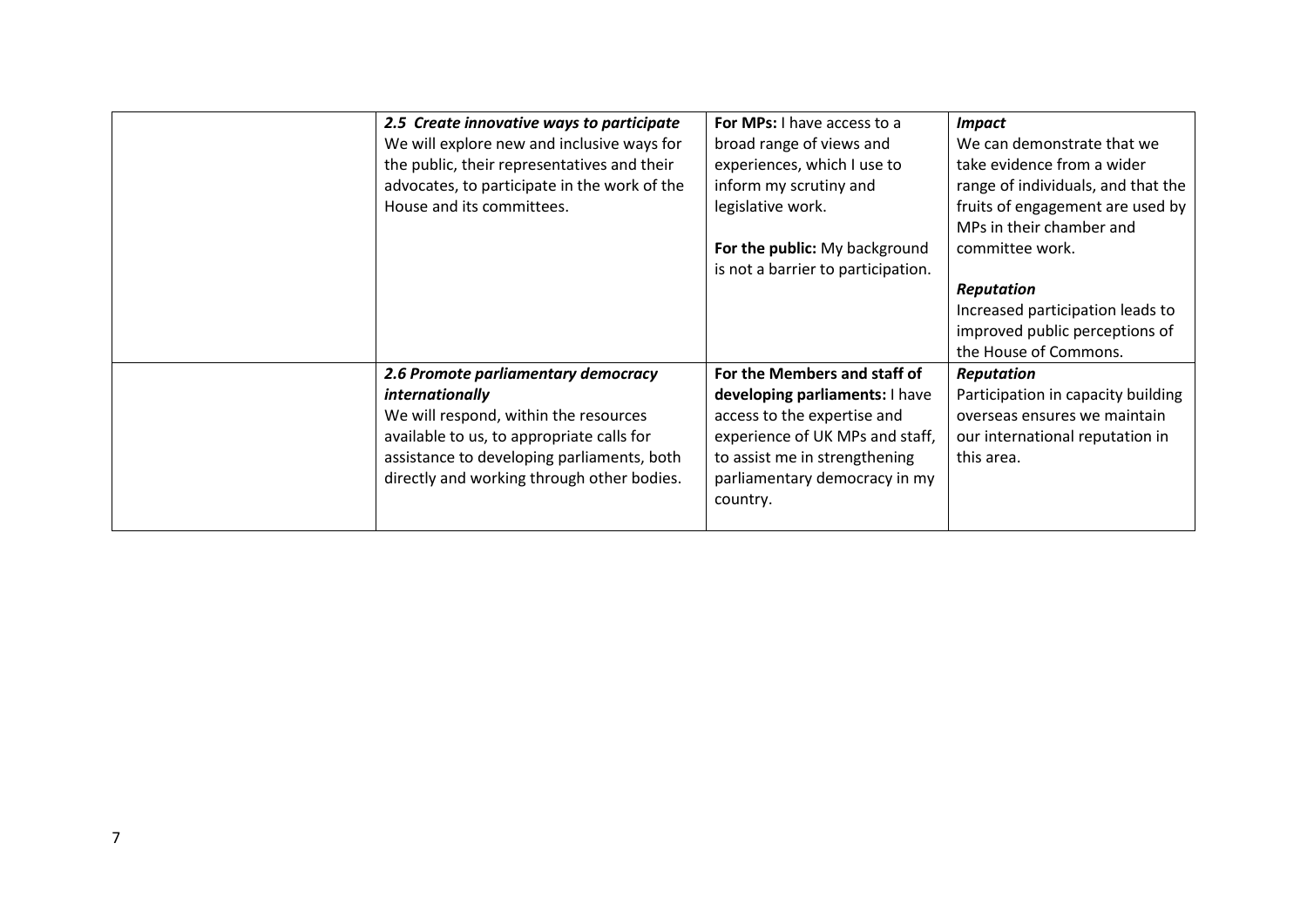# **3) Securing Parliament's future**

**We will steer the House through the challenges it faces, balancing innovation with respect for cherished practices. We will work with the House of Lords to protect and enhance the physical fabric of the estate, protect Parliament from threats and prepare for the future, while maintaining vibrant democratic processes. Whatever our role, we will respond flexibly to changing demands.** 

| Our challenge                                                                                                                                                                                                                                                                                                                                                                                                                                                         | In response, we will:                                                                                                                                                                                                                                                                                                                                                                                                                                                                                                                           | Successful delivery "feels like":                                                                                                                                                                                                                                                                                                                                               | <b>Measuring Success: Outcomes</b>                      |
|-----------------------------------------------------------------------------------------------------------------------------------------------------------------------------------------------------------------------------------------------------------------------------------------------------------------------------------------------------------------------------------------------------------------------------------------------------------------------|-------------------------------------------------------------------------------------------------------------------------------------------------------------------------------------------------------------------------------------------------------------------------------------------------------------------------------------------------------------------------------------------------------------------------------------------------------------------------------------------------------------------------------------------------|---------------------------------------------------------------------------------------------------------------------------------------------------------------------------------------------------------------------------------------------------------------------------------------------------------------------------------------------------------------------------------|---------------------------------------------------------|
| The Palace of Westminster is one<br>of the most important and<br>recognisable buildings in the world,<br>forming part of a UNESCO World<br>Heritage Site. Significant<br>conservation work is required to<br>prevent major, irreversible damage<br>to the building, and to protect the<br>heritage of the Palace for future<br>generations. We need to prepare,<br>with our Lords colleagues, to<br>implement Parliament's decision<br>on how this is to be achieved. | 3.1 Carry out and prepare for major<br>renovation of the Palace of Westminster<br>We will prepare, with the House of Lords, for<br>the Restoration and Renewal of the Palace of<br>Westminster during the 2020s. We will<br>provide expert advice to MPs to support the<br>planning and decision-making processes and<br>engender confidence in our ability to deliver.<br>We will plan well in advance for how<br>parliamentary services may need to be<br>revised to reflect new arrangements,<br>focusing on opportunities as well as risks. | For all: the physical fabric of the<br>estate is well looked after. I<br>experience minimal disruption<br>when essential works and<br>maintenance is carried out. I am<br>confident that all building<br>projects will be carried out<br>successfully and on budget.<br>For MPs: I have access to expert<br>advice when asked to make<br>decisions about estates<br>programmes. | To be agreed as part of the DGR<br>implementation phase |
| More generally, we need to<br>increase our resilience, capacity<br>and capability to respond<br>effectively to current and future<br>challenges, be they threats to<br>Parliament's security, the changing<br>political and constitutional<br>environment or financial pressures.                                                                                                                                                                                     | We will refurbish the Northern Estate of the<br>Palace of Westminster and the Elizabeth<br>Tower, on time and on budget.<br>We will increase the accessibility of our<br>buildings and the diversity of our workforce<br>through the design and delivery of these<br>projects.                                                                                                                                                                                                                                                                  | For the public: I am impressed<br>by how professionally this<br>national asset is being cared for.                                                                                                                                                                                                                                                                              |                                                         |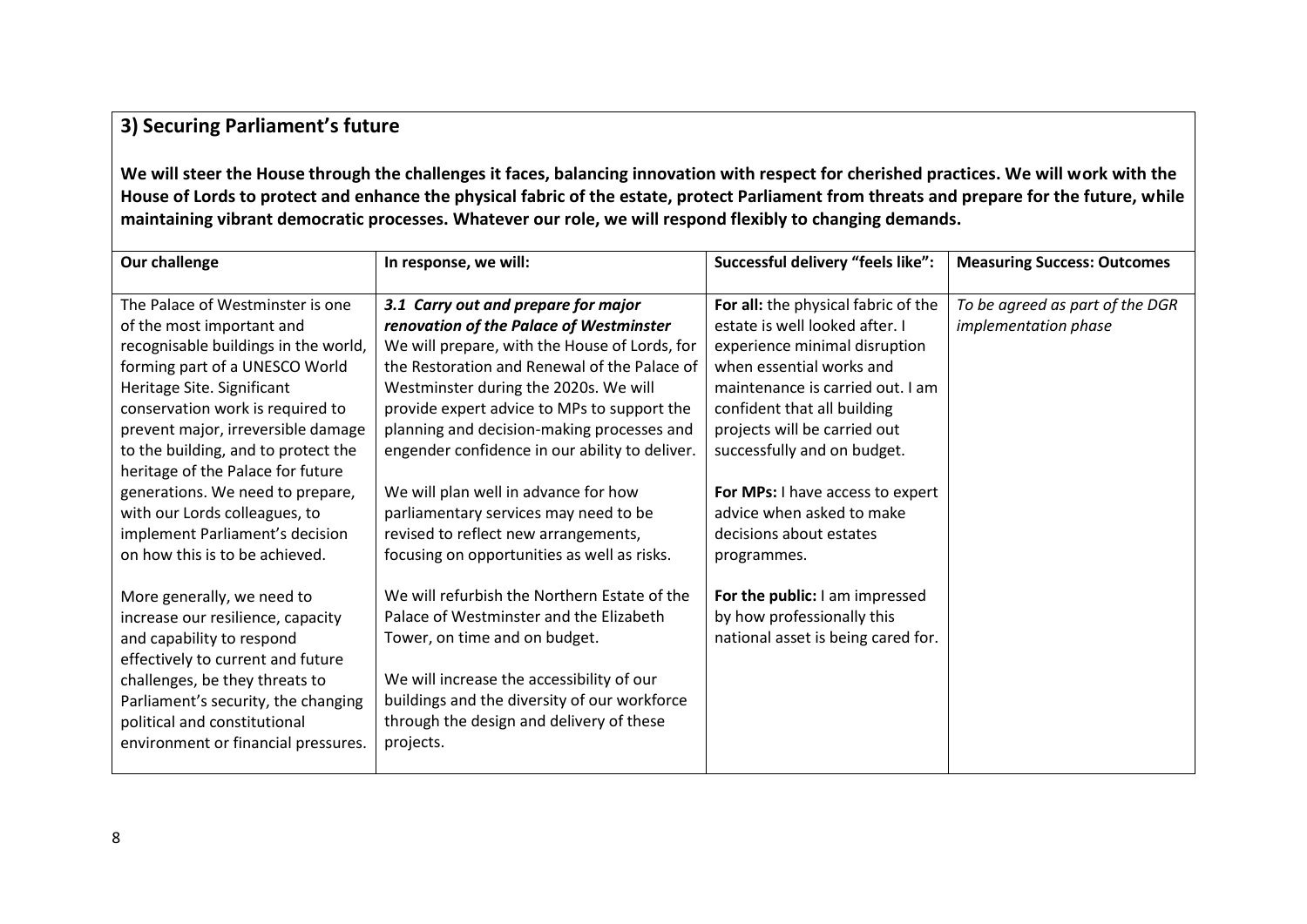| 3.2 Develop our capacity and capability<br>We will attract and retain the specialist skills<br>required to deliver programmes and projects<br>well, taking a strategic approach to<br>resourcing and development.<br>We will increase capacity and capability<br>efficiently overall, and avoid draining<br>resource from business-as-usual activities.                                                                             | For all: I have confidence in the<br>expertise, capability and<br>capacity of House staff to<br>deliver major projects and<br>programmes and maintain<br>business-as-usual activities. | To be agreed as part of the DGR<br>implementation phase |
|-------------------------------------------------------------------------------------------------------------------------------------------------------------------------------------------------------------------------------------------------------------------------------------------------------------------------------------------------------------------------------------------------------------------------------------|----------------------------------------------------------------------------------------------------------------------------------------------------------------------------------------|---------------------------------------------------------|
| We will determine the appropriate balance<br>of internal and external resource, and<br>develop a flexible, diverse workforce.                                                                                                                                                                                                                                                                                                       |                                                                                                                                                                                        |                                                         |
| 3.3 Introduce new security and resilience<br>capabilities<br>Balancing the need for security with that of<br>openness, we will work with colleagues in<br>the House of Lords to protect Parliament<br>from cyber and physical threats; and ensure<br>business resilience.                                                                                                                                                           | For all: I feel safe and secure on<br>the Parliamentary Estate, and<br>on the network.                                                                                                 | To be agreed as part of the DGR<br>implementation phase |
| 3.4 Seek to share more services with the<br><b>House of Lords</b><br>64% of the total resource spend of the<br>House of Commons and the House of Lords<br>is already managed through some form of<br>shared services. The review of bicameral<br>services identified a further 26% that might<br>be candidates for further joint working.<br>We will work with the House of Lords to<br>explore how we might increase the value for | For MPs and peers: I benefit<br>from the efficiencies generated<br>by joint working, without<br>experiencing any loss of service.                                                      | To be agreed as part of the DGR<br>implementation phase |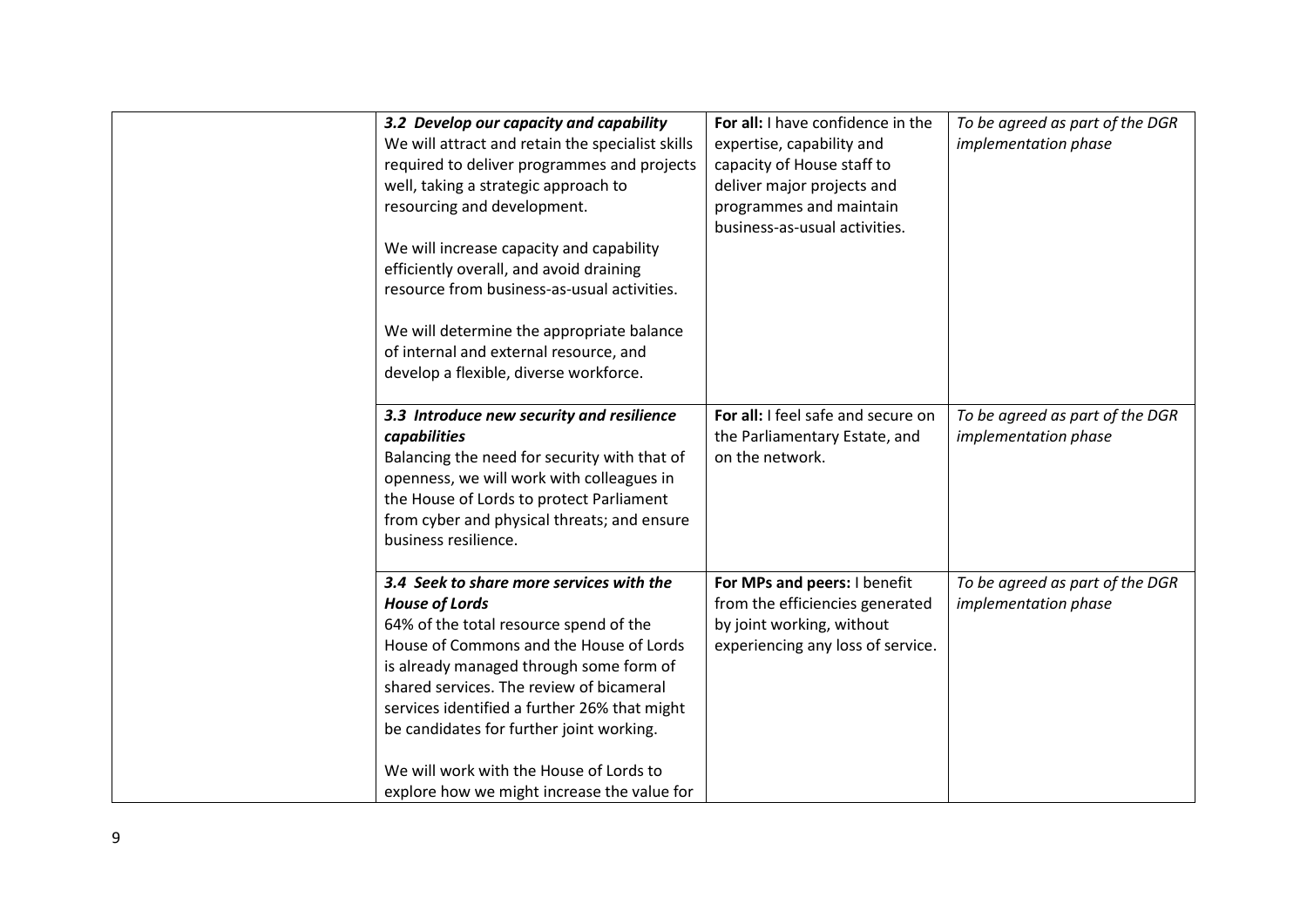| money of our services, while respecting the<br>constitutional position of each House,<br>maintaining service levels to Members, and<br>supporting each House's corporate<br>objectives and voice.                                                                                                                                                                                                                                                                                                         |                                                                                                                                                                                                                                                                        |                                                         |
|-----------------------------------------------------------------------------------------------------------------------------------------------------------------------------------------------------------------------------------------------------------------------------------------------------------------------------------------------------------------------------------------------------------------------------------------------------------------------------------------------------------|------------------------------------------------------------------------------------------------------------------------------------------------------------------------------------------------------------------------------------------------------------------------|---------------------------------------------------------|
| 3.5 Work sustainably<br>We will continue on our journey to being a<br>more sustainable institution - achieving long<br>term environmental targets; ensuring the<br>House Service is a fully inclusive place to<br>work; and embedding a culture of<br>continuous improvement across the<br>organisation.                                                                                                                                                                                                  | For our staff: I am proud to<br>work for a historic institution<br>but I make sure it stays relevant<br>and is fit for the future.                                                                                                                                     | To be agreed as part of the DGR<br>implementation phase |
| 3.6 Ensure our long-term financial<br>sustainability<br>We will ensure our financial processes and<br>systems are fit for purpose, easy to use and<br>report on; and provide financial advice and<br>information that enables the organisation to<br>make good decisions.<br>To free up resources to deliver priorities and<br>to prepare for the possibility of a tighter<br>remit in future, we will deliver an efficiency<br>target of 10% of controllable expenditure<br>between 2015-16 and 2019-20. | For our staff: I comply with<br>financial processes and system<br>requirements. I understand<br>the cost implications of my<br>actions and I make efficient<br>use of resources.<br>For the public: As a taxpayer, I<br>get value for money from the<br>House Service. | To be agreed as part of the DGR<br>implementation phase |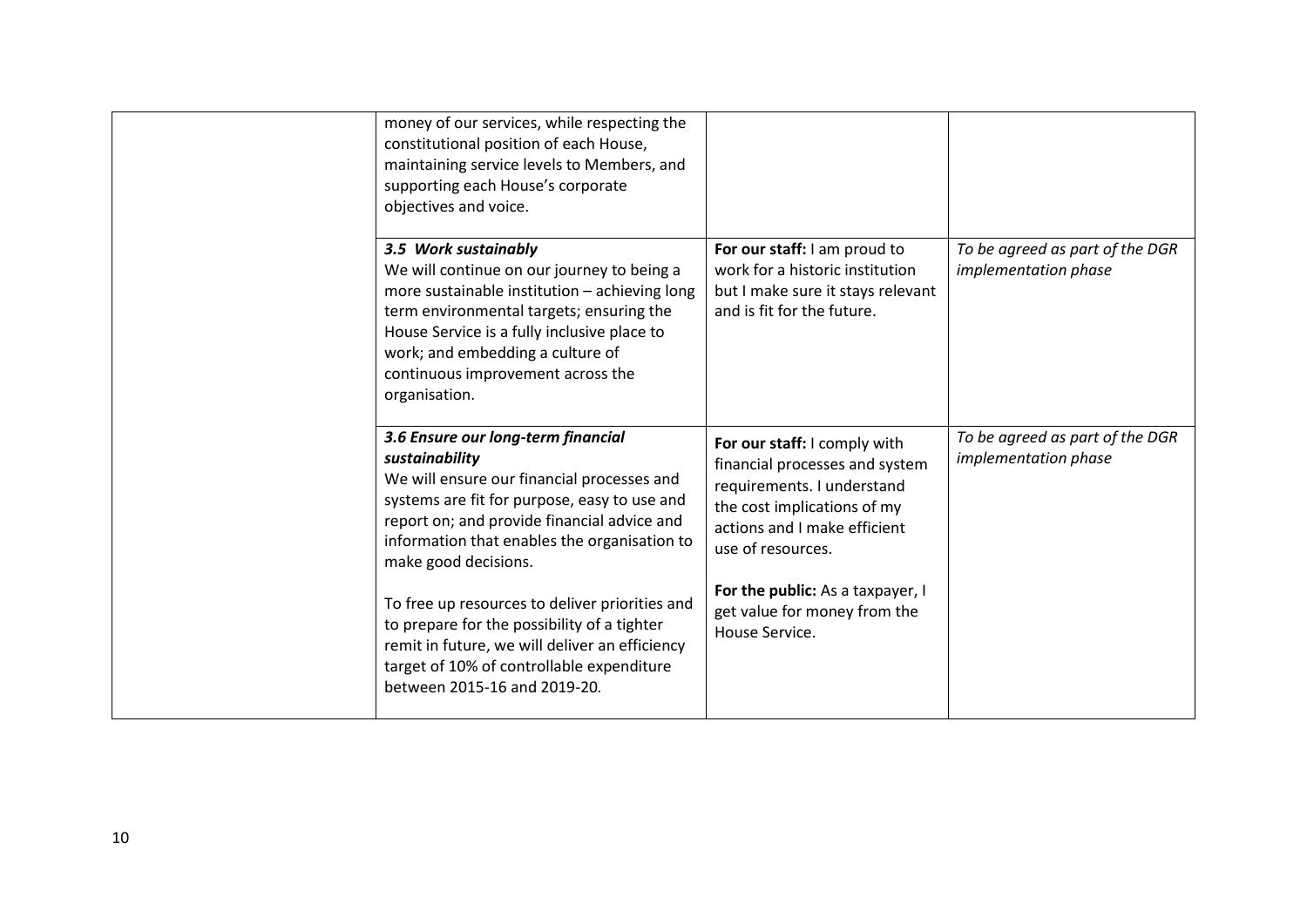### **HOW WE WILL DO IT**

| A. Put the customer at  | We will:                                                                                                                                                                                                                                                                                                                                                                                                                                                                                                                                                                                                                                                                                                                                                                                                                                                                                                                                                                                                                                                                                                   | Successful delivery "feels like":                                                                                                                                                                                                                                                                                                                                                                                                                                                                                                                                                                                                                                                                                                                                                 | How it will support our objectives                                                                                                                                                                                                                                                                                                                                                |
|-------------------------|------------------------------------------------------------------------------------------------------------------------------------------------------------------------------------------------------------------------------------------------------------------------------------------------------------------------------------------------------------------------------------------------------------------------------------------------------------------------------------------------------------------------------------------------------------------------------------------------------------------------------------------------------------------------------------------------------------------------------------------------------------------------------------------------------------------------------------------------------------------------------------------------------------------------------------------------------------------------------------------------------------------------------------------------------------------------------------------------------------|-----------------------------------------------------------------------------------------------------------------------------------------------------------------------------------------------------------------------------------------------------------------------------------------------------------------------------------------------------------------------------------------------------------------------------------------------------------------------------------------------------------------------------------------------------------------------------------------------------------------------------------------------------------------------------------------------------------------------------------------------------------------------------------|-----------------------------------------------------------------------------------------------------------------------------------------------------------------------------------------------------------------------------------------------------------------------------------------------------------------------------------------------------------------------------------|
| the heart of everything | We will identify our customer groups, map                                                                                                                                                                                                                                                                                                                                                                                                                                                                                                                                                                                                                                                                                                                                                                                                                                                                                                                                                                                                                                                                  | For MPs: I find it easy to access                                                                                                                                                                                                                                                                                                                                                                                                                                                                                                                                                                                                                                                                                                                                                 | An explicit and embedded customer                                                                                                                                                                                                                                                                                                                                                 |
| we do                   | them across the services they use, and prioritise<br>actions in each area to improve engagement<br>with them and services for them.<br>We will introduce a continuous evaluation<br>framework to measure customer satisfaction;<br>pro-actively seeking and sharing feedback in a<br>joined up and regular fashion, and gathering<br>reactive feedback through a structured<br>complaints process. This information will inform<br>investment decisions, service provision and<br>individual staff actions. It will help us to become<br>a gender sensitive parliament.<br>We will resource a first port of call, to make it<br>easier for customers to navigate the Service;<br>and central coordination of customer and staff<br>engagement and intelligence-sharing.<br>We will define behaviours, and promote a<br>culture in which staff think about customers'<br>needs as a matter of routine. We will engage<br>and empower staff through innovation schemes<br>to seek suggestions, and recognition schemes to<br>value their work. We will set meaningful KPIs,<br>and adopt a no-blame culture. | the services I need and they meet<br>my changing needs. House staff<br>never tell me I have a wrong<br>number when I call them, and<br>they understand the work I do.<br>For our staff: I am clear on who<br>my different customers are,<br>including my colleagues across<br>the House Service. I can 'stand in<br>the shoes of customers' because<br>I understand their viewpoint; I<br>regularly receive feedback from<br>them. I get to meet my<br>customers, and have an adult,<br>engaging relationship with them,<br>which leads to a more fulfilling<br>job.<br>I am part of one House service. If<br>I take a request, I sort it out.<br>I feel valued and supported by<br>colleagues, and able to make<br>changes and suggestions to<br>improve services and processes. | focus will ensure we:<br>Understand and act on the<br>needs and priorities of MPs,<br>to support them to carry<br>out the business of the<br>House;<br>Understand public<br>experience and perceptions<br>of the House of Commons,<br>to inform how and where<br>we seek to engage; and<br>Identify changing demands<br>quickly, so we can<br>continuously adapt our<br>services. |
|                         | We will follow industry standards and best<br>practice when developing our service.                                                                                                                                                                                                                                                                                                                                                                                                                                                                                                                                                                                                                                                                                                                                                                                                                                                                                                                                                                                                                        |                                                                                                                                                                                                                                                                                                                                                                                                                                                                                                                                                                                                                                                                                                                                                                                   |                                                                                                                                                                                                                                                                                                                                                                                   |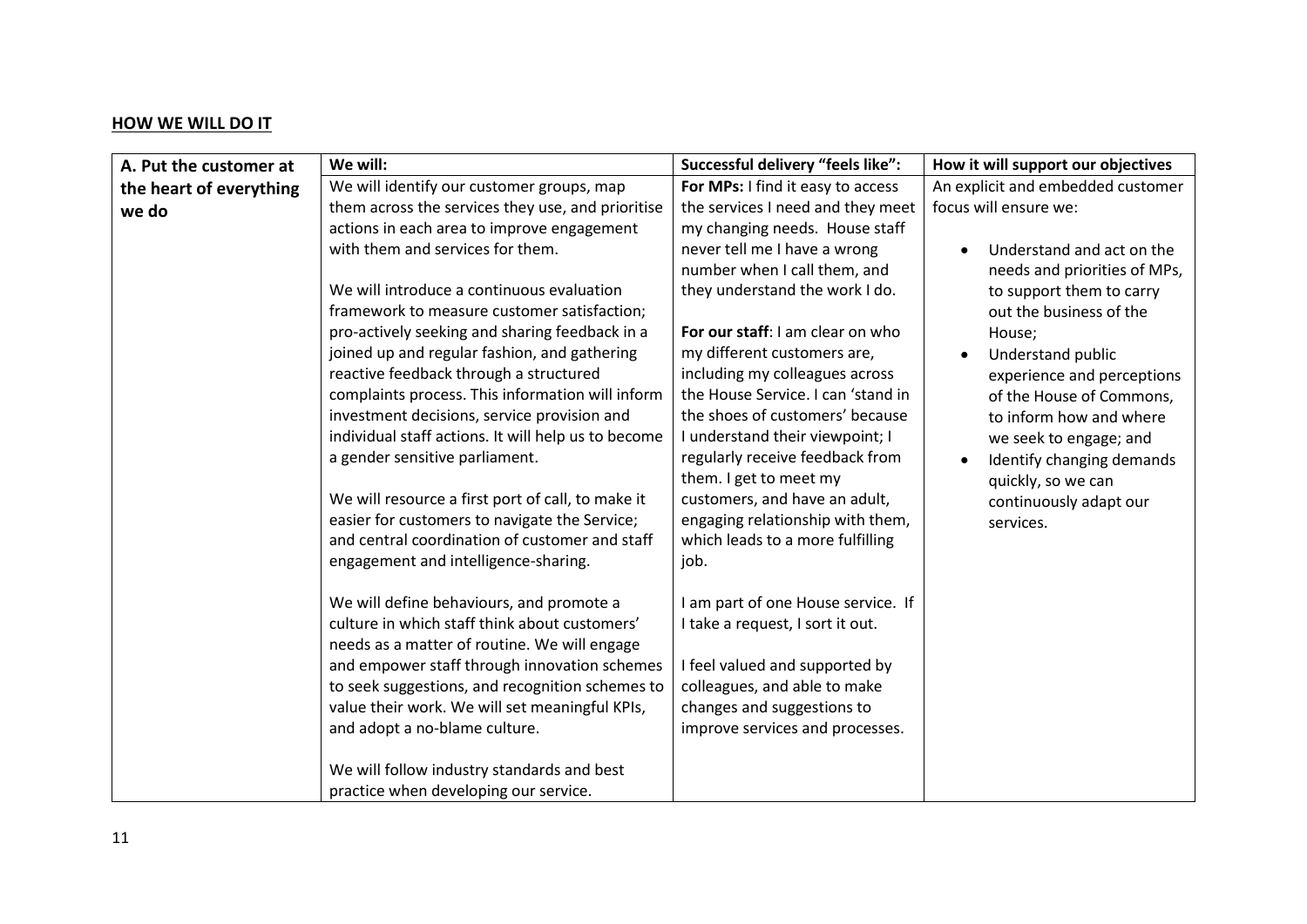| <b>B.</b> Maximise the | We will:                                                                                                                                                                                                                                                                                                                                                                                                                                                                                                                                                                                                                                                                                                                                                                                                                              | Successful delivery "feels like":                                                                                                                                                                                                                                                                                                                                                                                                                                                                                                  | How it will support our objectives                                                                                                                                                                                                                                                                                                           |
|------------------------|---------------------------------------------------------------------------------------------------------------------------------------------------------------------------------------------------------------------------------------------------------------------------------------------------------------------------------------------------------------------------------------------------------------------------------------------------------------------------------------------------------------------------------------------------------------------------------------------------------------------------------------------------------------------------------------------------------------------------------------------------------------------------------------------------------------------------------------|------------------------------------------------------------------------------------------------------------------------------------------------------------------------------------------------------------------------------------------------------------------------------------------------------------------------------------------------------------------------------------------------------------------------------------------------------------------------------------------------------------------------------------|----------------------------------------------------------------------------------------------------------------------------------------------------------------------------------------------------------------------------------------------------------------------------------------------------------------------------------------------|
| potential of digital   |                                                                                                                                                                                                                                                                                                                                                                                                                                                                                                                                                                                                                                                                                                                                                                                                                                       |                                                                                                                                                                                                                                                                                                                                                                                                                                                                                                                                    |                                                                                                                                                                                                                                                                                                                                              |
|                        | We will make technological decisions based on<br>strategic goals and priorities, focus on our core<br>work and only build what we need.<br>We will engage with users - MPs, their staff and<br>our staff - to ensure we provide tools and<br>equipment that are easy to use, and design<br>products that meet their requirements.<br>We will mainstream digital skills across the<br>organisation, but we won't duplicate each<br>other's work.<br>We will use digital to make information easily<br>available to MPs, staff and the public.<br>We will train and enable staff to effectively use<br>digital content, channels and techniques to<br>interact with the public.<br>We will follow best practice and standards to<br>enable effective working.<br>We will design flexible tools and work in an<br>agile, responsive way. | For MPs and their staff: I have<br>access to the technology, training<br>and support I need to work<br>effectively. Technology is user-<br>friendly.<br>For our staff: Digital helps me to<br>deliver my objectives. It is an<br>enabler, rather than a barrier or<br>an add-on. I am personally and<br>contributing<br>digitally<br>to<br>a a<br>Parliament that is fit for the 21st<br>Century.<br>For the public: Digital enables me<br>to easily find out what is<br>happening in the House of<br>Commons, and to participate. | Digital will enable us to achieve our<br>objectives by:<br>Supporting MPs to carry out<br>the business of the House<br>effectively;<br>Making it easier and more<br>attractive for the public to<br>engage with us; and<br>Delivering the technology<br>needed to support our<br>major projects, and<br>facilitate agile ways of<br>working. |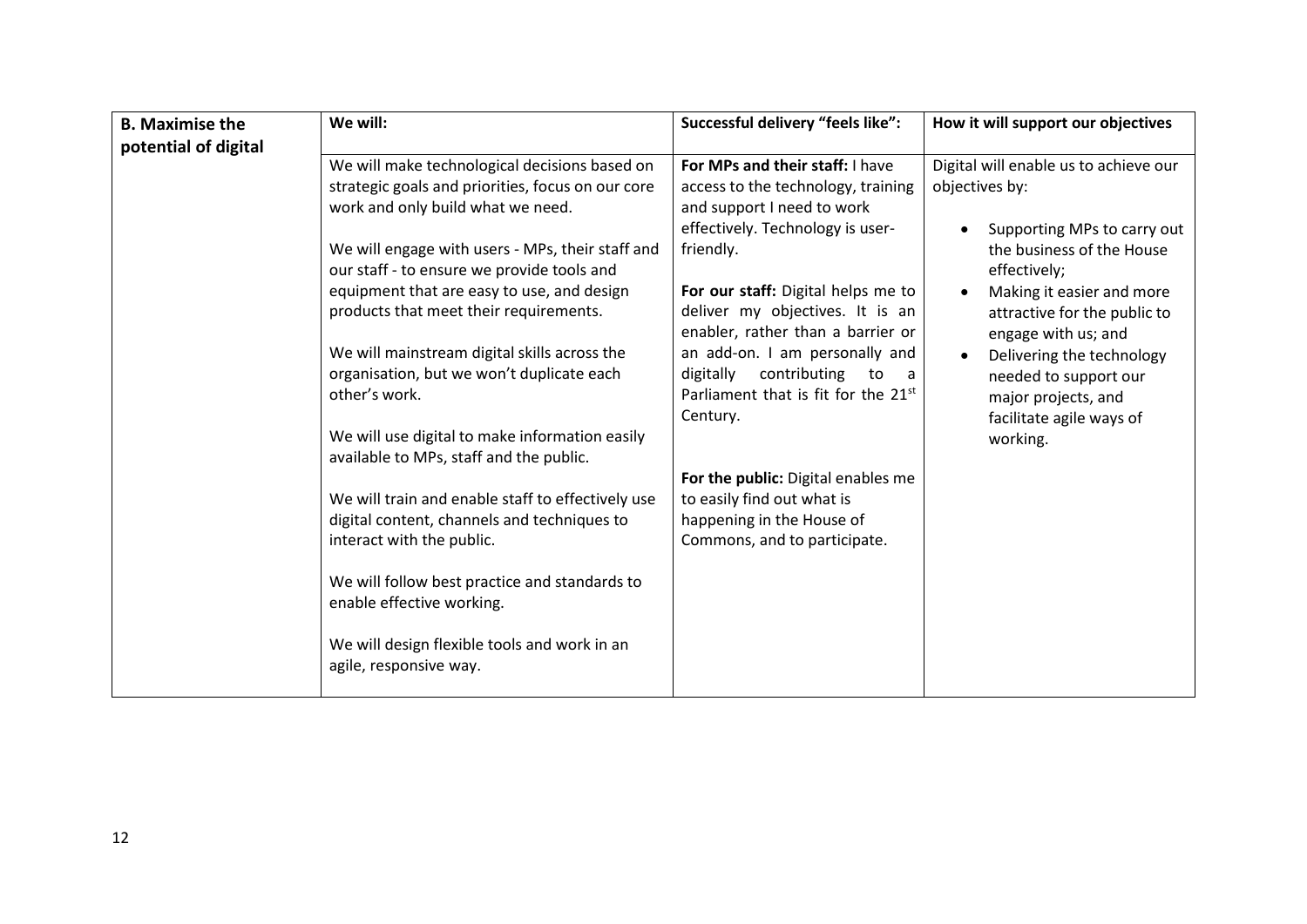| C. Foster a skilled, | We will:                                                                                                                                                                                                                                                                                                                                                                                                                                                                                                                         | Successful delivery "feels like":                                                                                                                                                                                                                                                                                                                                                                         | How it will support our objectives                                                                                                                                                                                                                                    |
|----------------------|----------------------------------------------------------------------------------------------------------------------------------------------------------------------------------------------------------------------------------------------------------------------------------------------------------------------------------------------------------------------------------------------------------------------------------------------------------------------------------------------------------------------------------|-----------------------------------------------------------------------------------------------------------------------------------------------------------------------------------------------------------------------------------------------------------------------------------------------------------------------------------------------------------------------------------------------------------|-----------------------------------------------------------------------------------------------------------------------------------------------------------------------------------------------------------------------------------------------------------------------|
| united and diverse   |                                                                                                                                                                                                                                                                                                                                                                                                                                                                                                                                  |                                                                                                                                                                                                                                                                                                                                                                                                           |                                                                                                                                                                                                                                                                       |
| workforce            | We will retain and attract individuals with the<br>skill we need to deliver our objectives. We will<br>identify which jobs require specialisms and<br>support professional development. We will<br>value what newcomers can bring, while actively<br>growing our own talent.<br>We will break down silos, work effectively<br>across departments and make it easier for staff<br>to move between them. We will seek to work<br>with colleagues in the Lords to encourage<br>movement of staff between the two House<br>Services. | For MPs: I have confidence in the<br>expertise of House staff. I am<br>getting a service which is as good<br>if not better than I would get<br>elsewhere.<br>For our staff: I am developed and<br>stretched. I can aspire to apply<br>for new roles and have a fair<br>chance of getting them. I am<br>comfortable in my working<br>environment and don't have to<br>be someone I am not to work<br>here. | By fostering a skilled, united and<br>diverse workforce, we will:<br>Provide expertise across the<br>House Service to support<br>MPs;<br>Be representative of the<br>public we seek to engage;<br>and<br>Be equipped to meet our<br>current and future<br>challenges. |
|                      | We will create a working environment in which<br>everyone's contribution is recognised,<br>rewarded and valued. We will ensure there is<br>equal opportunity for staff to progress,<br>regardless of their background. We will be<br>proud of our people.<br>We will strengthen diversity and inclusion<br>leadership and management; achieve ethnic<br>diversity of staff at senior levels; support career<br>progression opportunities for staff; and embed<br>good practice across the House Service.                         | I am working towards the same<br>goals as my colleagues, right<br>across the House. I am<br>recognised, rewarded and valued<br>for what I do. I understand that<br>my role is essential to delivering<br>the core work of Parliament,<br>regardless of where I work.<br>For the public: The House Service<br>looks like my community. I would<br>consider working for the House.                          |                                                                                                                                                                                                                                                                       |